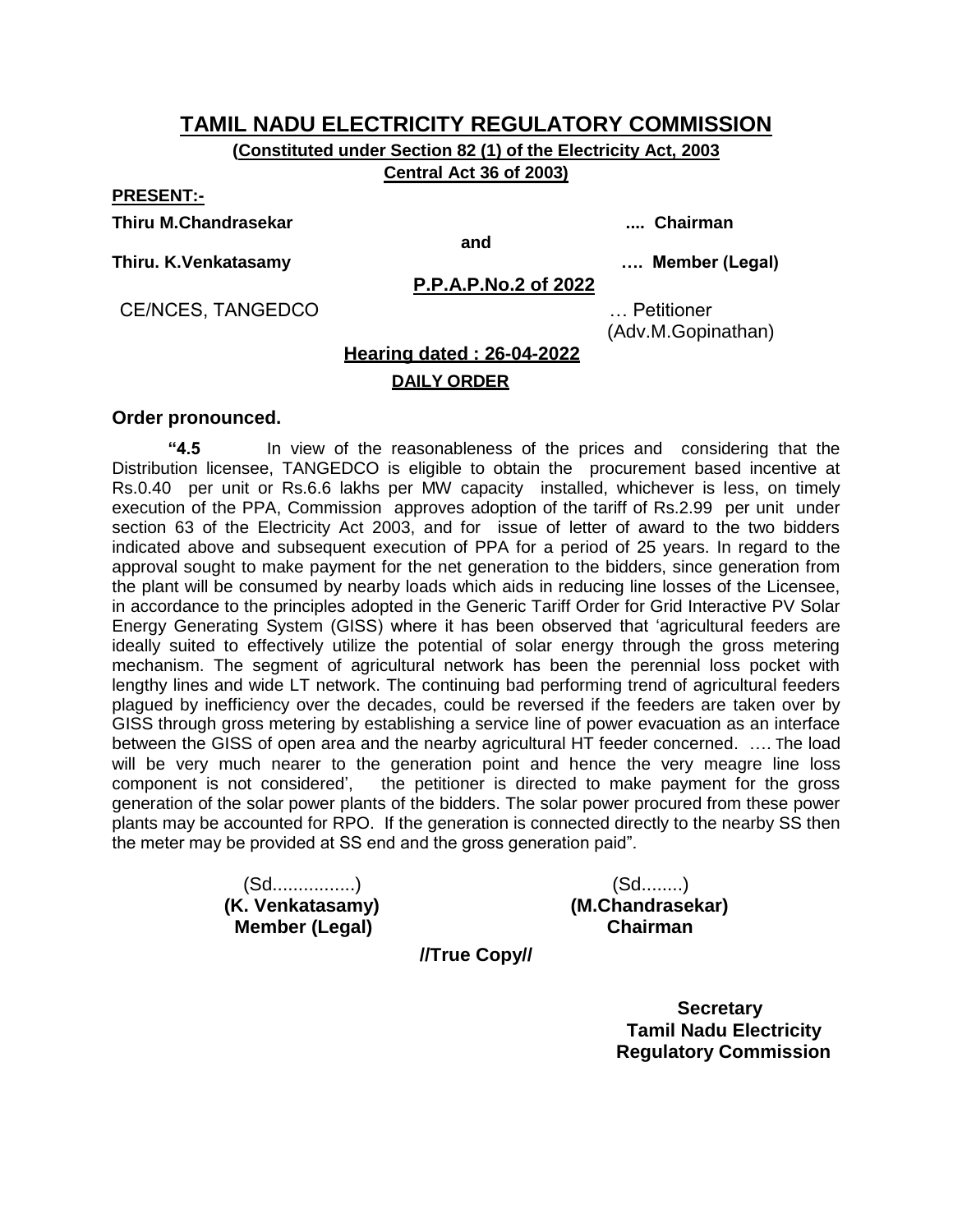**(Constituted under Section 82 (1) of the Electricity Act, 2003 Central Act 36 of 2003)**

**PRESENT:-**

**Thiru M.Chandrasekar .... Chairman**

**Thiru. K.Venkatasamy …. Member (Legal)**

**M.P.No.19 of 2021**

M/s.R.S.Yarns and Power Pvt. Limited .... Petitioner

**Versus** i) CMD / TANGEDCO **intervaluation and the contract of the contract of the contract of the contract of the contract of the contract of the contract of the contract of the contract of the contract of the contract of the cont** 

(Adv.R.S.Pandiyaraj )

(Adv.M.Gopinathan)

### **Hearing held on 26-04-2022**

#### **DAILY ORDER**

#### **Order pronounced.**

"8.16. Above all, under section 86 (4) of the Electricity Act, the Commission shall be guided by the National Electricity Policy and National Tariff Policy and hence, we are of the view that the Regulation 24 (1) satisfies the test of statutory validity as well. It is all the more important to observe here that the petitioner has not come up with a defence that there is no case of stranded capacity concerning the consumers over and above 66 KV and the case of the petitioner also fails on factual count. In the result, we have to conclude that consumers over and above 66 KV cannot seek exclusion or exemption from payment of Additional surcharge. In the result, the petition is dismissed".

> (Sd................) (Sd........)  **(K. Venkatasamy) (M.Chandrasekar) Member (Legal) Chairman**

**//True Copy//**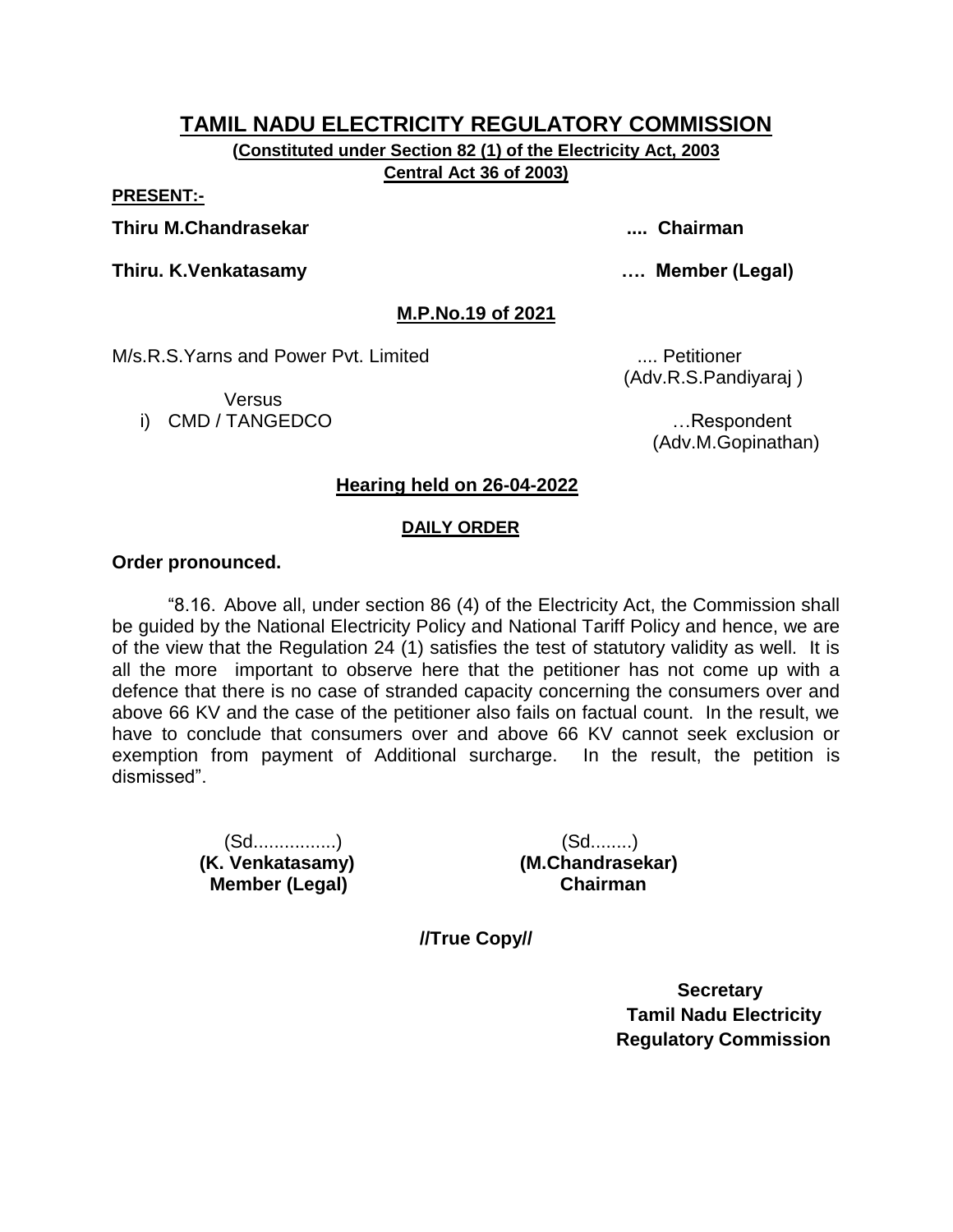**(Constituted under Section 82 (1) of the Electricity Act, 2003 Central Act 36 of 2003)**

**PRESENT:-**

**Thiru M.Chandrasekar .... Chairman**

**Thiru. K.Venkatasamy …. Member (Legal)**

**D.R.P.No.11 of 2022**

M/s.OPG Power Generation Pvt. Limited .... Petitioner

Versus i) CMD / TANGEDCO …Respondent

(Adv.Rahul Balaji )

(Adv.M.Gopinathan)

# **Hearing held on 26-04-2022**

# **DAILY ORDER**

Thiru.Rahul Balaji, Advocate appeared for the petitioner. Thiru.M.Gopinathan, Standing Counsel for TANGEDCO appeared. Brief arguments heard from the petitioner. Petition admitted. The case is adjourned to 31.05.2022 for filing counter.

> (Sd................) (Sd........)  **(K. Venkatasamy) (M.Chandrasekar) Member (Legal) Chairman**

**//True Copy//**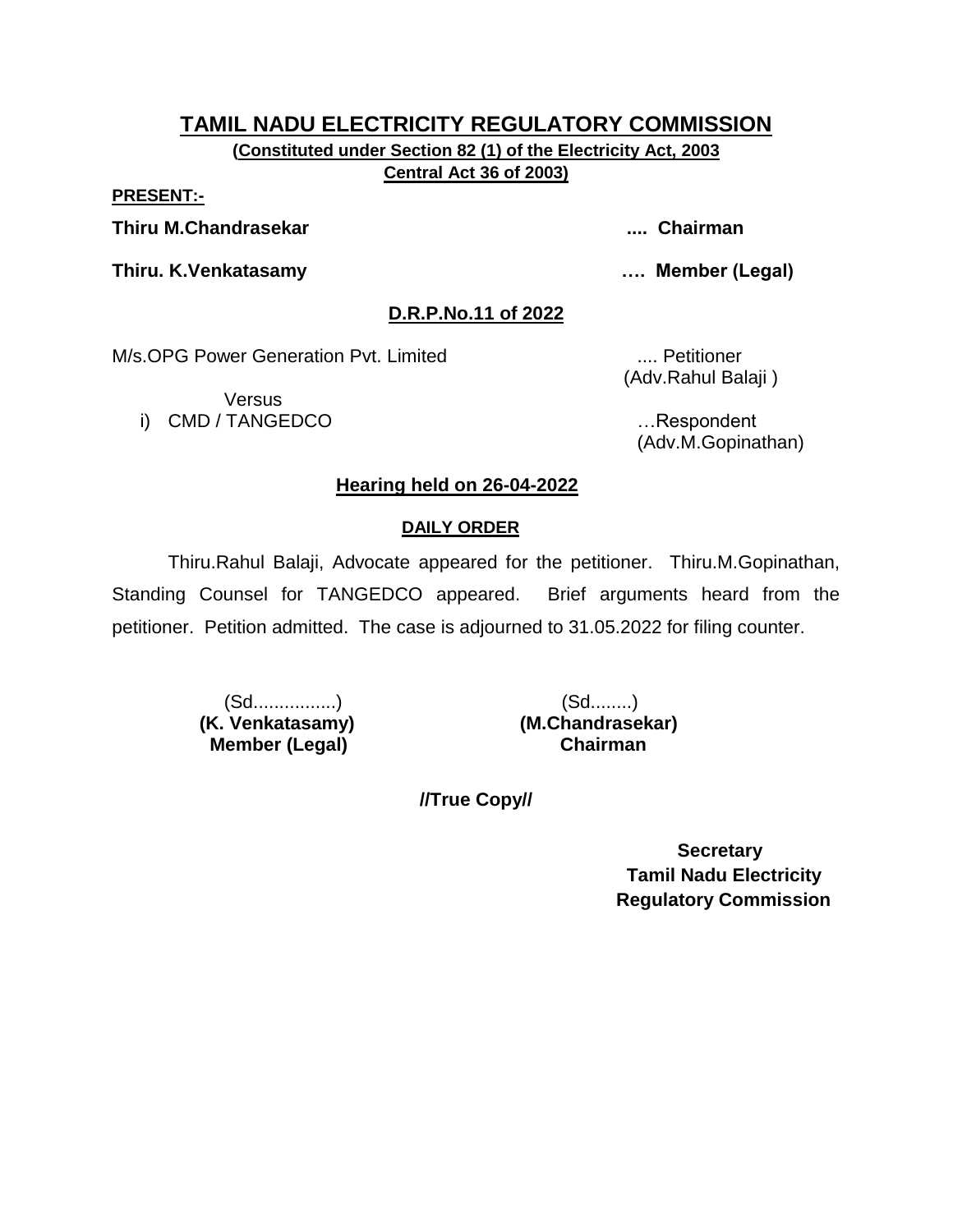**(Constituted under Section 82 (1) of the Electricity Act, 2003 Central Act 36 of 2003)**

#### **PRESENT:-**

**Thiru M.Chandrasekar .... Chairman**

**Thiru. K.Venkatasamy …. Member (Legal)**

### **D.R.P.No.4 of 2022**

M/s.Sulochana Cotton Spinning Mills Pvt. Limited …. Petitioner

Versus

(i) CE/NCES, TANGEDCO & Ors. … Respondents

(Adv.R.S.Pandiyaraj)

(Adv.M.Gopinathan )

### **Hearing held on 26-04-2022**

#### **DAILY ORDER**

Thiru.S.P.Parthasarathy, Advocate appeared for the petitioner. Thiru. M.Gopinathan, Standing Counsel appeared for TANGEDCO and sought time for filing counter. At the request of the respondent side, the case is adjourned to 17.05.2022 for filing counter.

> (Sd................) (Sd........)  **(K. Venkatasamy) (M.Chandrasekar) Member (Legal) Chairman**

**//True Copy//**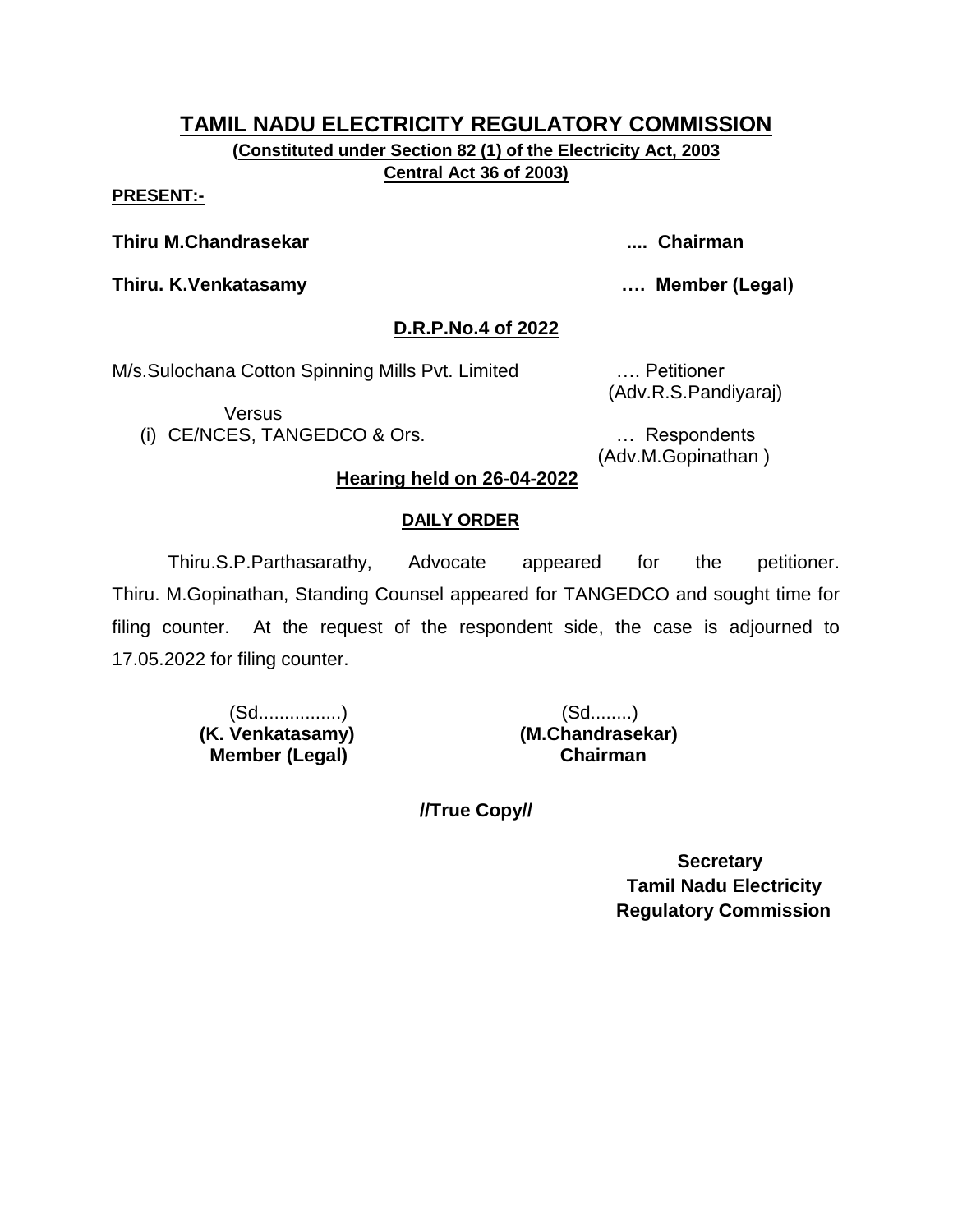**(Constituted under Section 82 (1) of the Electricity Act, 2003 Central Act 36 of 2003)**

#### **PRESENT:-**

**Thiru M.Chandrasekar .... Chairman**

**Thiru. K.Venkatasamy …. Member (Legal)**

### **D.R.P.No.5 of 2022**

M/s.Sulochana Cotton Spinning Mills Pvt. Limited …. Petitioner

Versus

(i) CE/NCES, TANGEDCO & Ors. … Respondents

(Adv.R.S.Pandiyaraj)

(Adv.M.Gopinathan )

# **Hearing held on 26-04-2022**

### **DAILY ORDER**

Thiru.S.P.Parthasarathy, Advocate appeared for the petitioner. Thiru. M.Gopinathan, Standing Counsel appeared for TANGEDCO and sought time for filing counter. At the request of the respondent side, the case is adjourned to 17.05.2022 for filing counter.

> (Sd................) (Sd........)  **(K. Venkatasamy) (M.Chandrasekar) Member (Legal) Chairman**

**//True Copy//**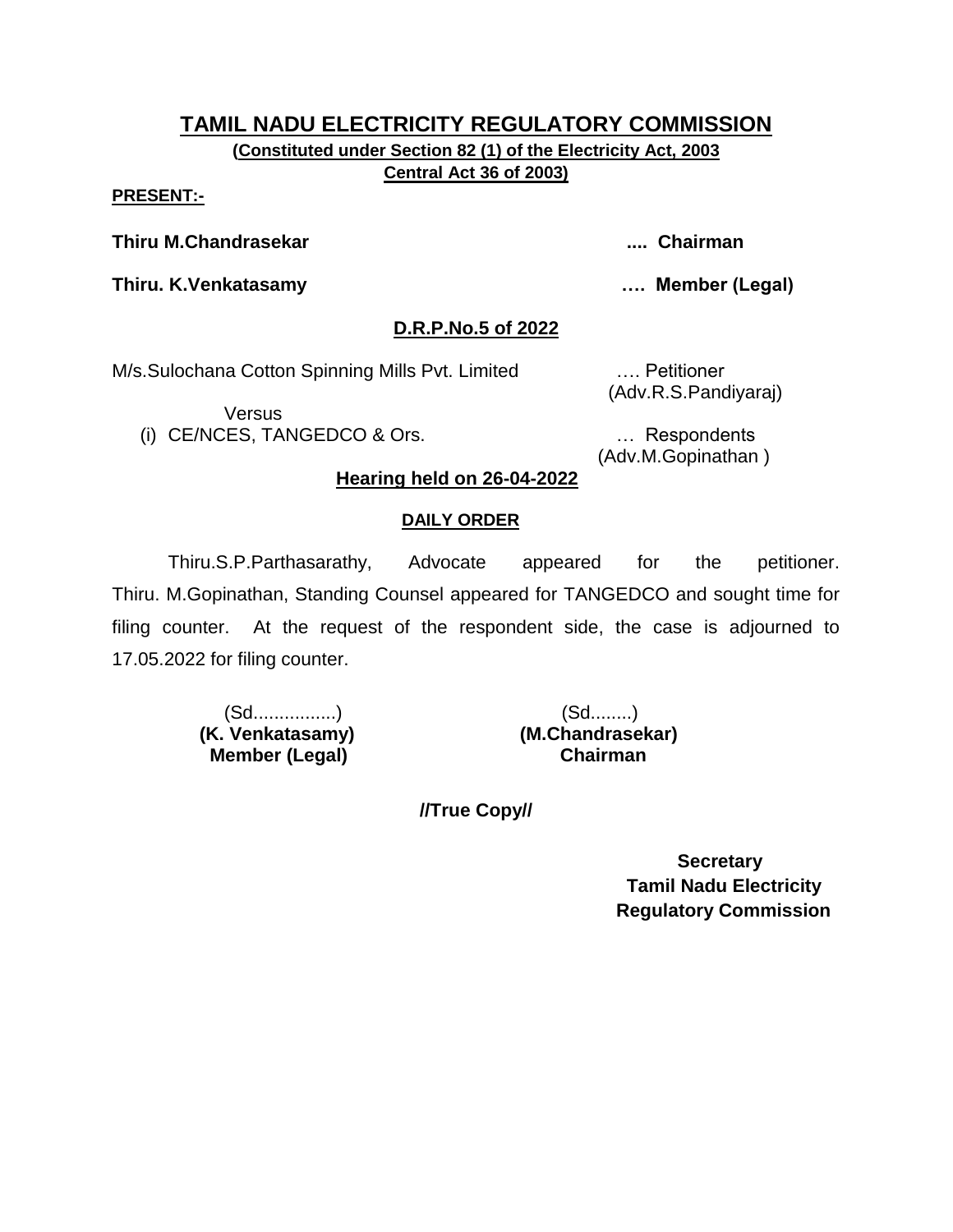**(Constituted under Section 82 (1) of the Electricity Act, 2003 Central Act 36 of 2003)**

#### **PRESENT:-**

**Thiru M.Chandrasekar .... Chairman**

**Thiru. K.Venkatasamy …. Member (Legal)**

### **D.R.P.No.6 of 2022**

M/s.Hindustan Textiles …. Petitioner

**Versus** 

(i) CE/NCES, TANGEDCO & Ors. … Respondents

(Adv.R.S.Pandiyaraj)

(Adv.M.Gopinathan )

### **Hearing held on 26-04-2022**

#### **DAILY ORDER**

Thiru.S.P.Parthasarathy, Advocate appeared for the petitioner. Thiru. M.Gopinathan, Standing Counsel appeared for TANGEDCO and sought time for filing counter. At the request of the respondent side, the case is adjourned to 17.05.2022 for filing counter.

> (Sd................) (Sd........)  **(K. Venkatasamy) (M.Chandrasekar) Member (Legal) Chairman**

**//True Copy//**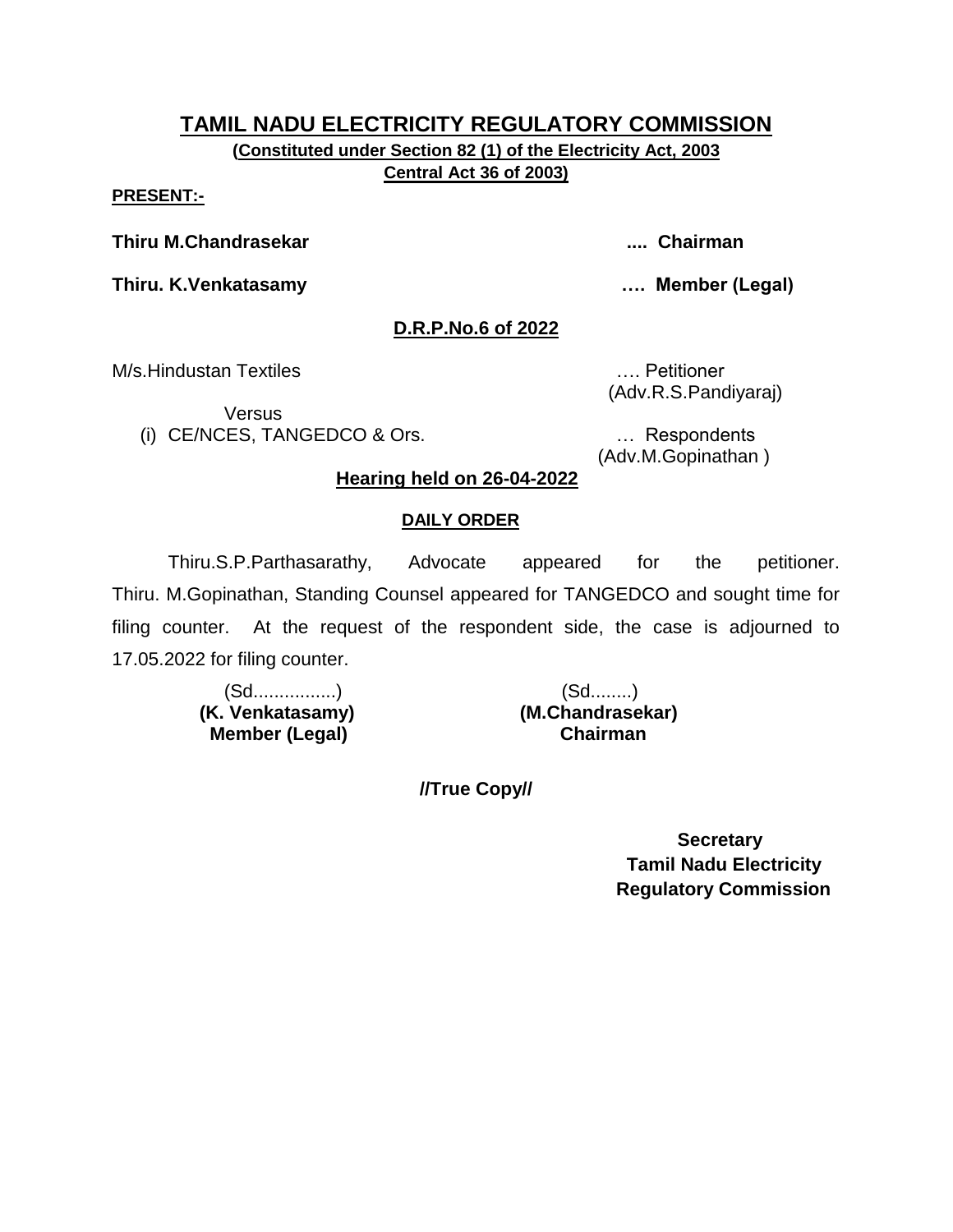**(Constituted under Section 82 (1) of the Electricity Act, 2003 Central Act 36 of 2003)**

#### **PRESENT:-**

**Thiru M.Chandrasekar .... Chairman**

**Thiru. K.Venkatasamy …. Member (Legal)**

# **D.R.P.No.7 of 2022**

M/s.Arkay Energy (Rameswaram) Limited …. Petitioner

Versus

(i) Principal Secretary to Govt., Energy Dept., GoTN

(ii) CMD/TANGEDCO … Respondents

(Adv.Anirudh Krishnan)

(Adv.M.Gopinathan)

# **Hearing held on 26-04-2022**

# **DAILY ORDER**

Thiru.Sasank Iyer, Advocate appeared for the petitioner. Thiru. M.Gopinathan, Standing Counsel appeared for TANGEDCO and sought time for filing counter. At the request of the respondent side, the case is adjourned to 24.05.2022 for filing counter.

 **Member (Legal) Chairman**

 (Sd................) (Sd........) **(K. Venkatasamy) (M.Chandrasekar)**

**//True Copy//**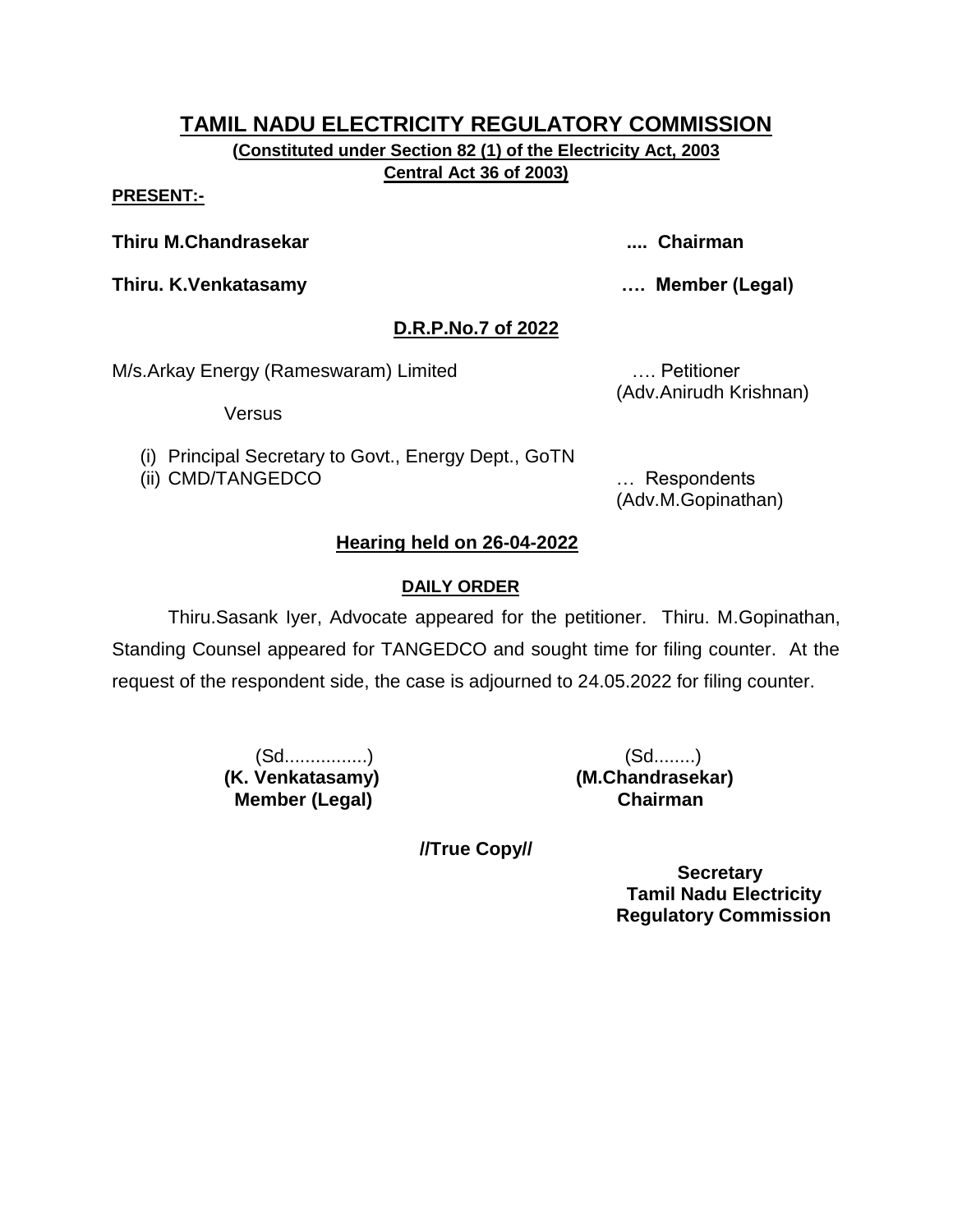**(Constituted under Section 82 (1) of the Electricity Act, 2003 Central Act 36 of 2003)**

#### **PRESENT:-**

#### **Thiru M.Chandrasekar .... Chairman**

**and**

**Thiru. K.Venkatasamy …. Member (Legal)**

#### **D.R.P.No.8 of 2022**

M/s.Solitaire BTN Solar Pyt. Limited **Example 2018** 1.... Petitioner

**Versus** 

(i) CMD/TANGEDCO

(ii) CE/NCES, TANGEDCO ….. Respondents

(M/s.HSA Advocates)

(Adv.M.Gopinathan)

### **Hearing held on 26-04-2022**

#### **DAILY ORDER**

Thiru.Shresth Sharma, Advocate from M/s.HSA Advocates appeared for the petitioner. Thiru.M.Gopinathan, Standing Counsel for TANGEDCO appeared and sought time for filing counter. The counsel for the petitioner sought direction for balance payment of Rs.3.85 crores to which the counsel for the respondent responded by saying that the payment of Rs.13.56 crores have already been settled and the balance amount of Rs.3.85 crores would be made within 15 days. The counsel for the respondent also sought time for filing counter. Commission directed TANGEDCO to release the balance payment to the petitioner before 17.05.2022 and also to file counter affidavit before the next hearing. At the request of the respondent side, the case is adjourned to 17.05.2022 for filing counter as a last chance.

> (Sd................) (Sd........)  **Member (Legal) Chairman**

**(K. Venkatasamy) (M.Chandrasekar)**

**//True Copy//**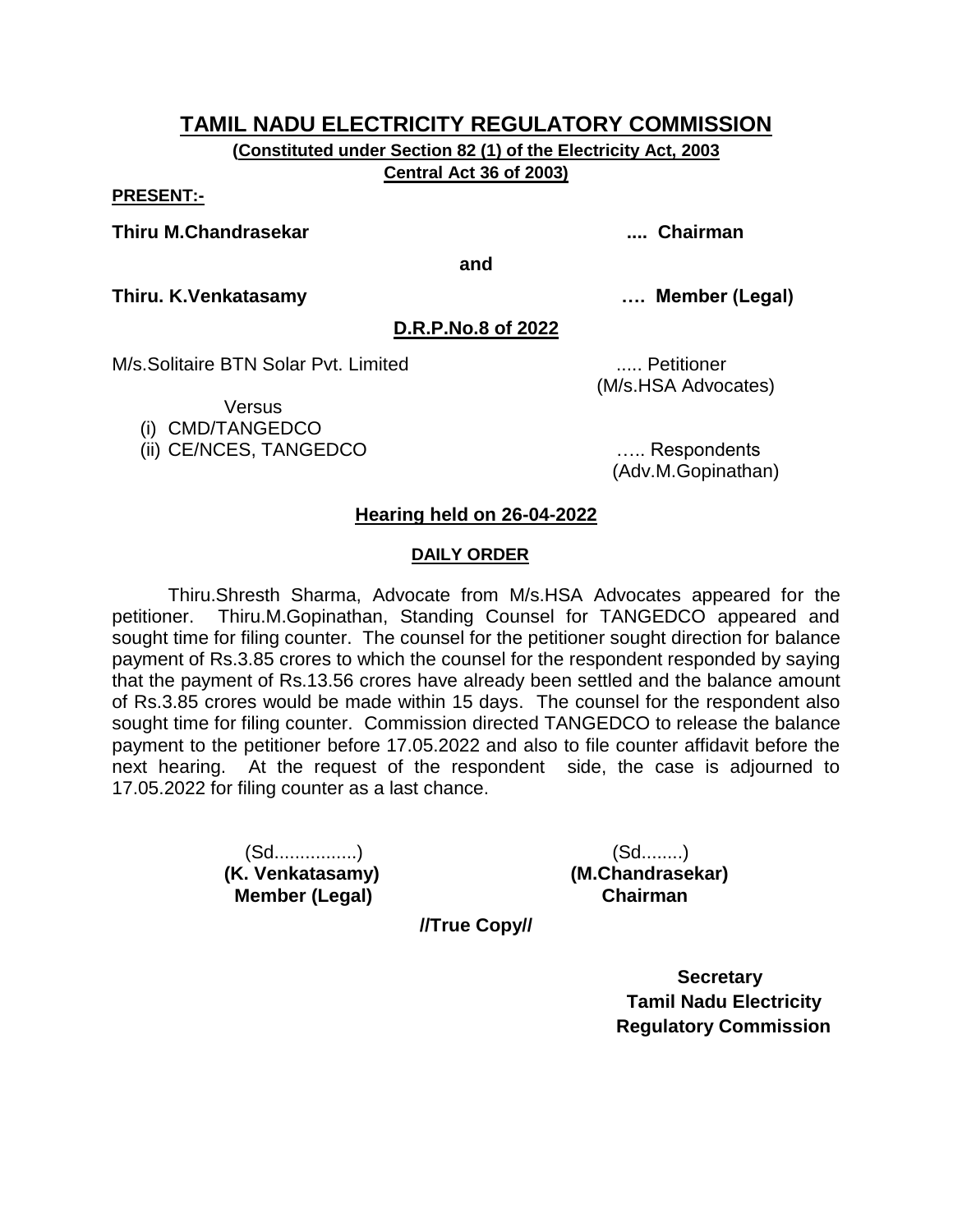**(Constituted under Section 82 (1) of the Electricity Act, 2003 Central Act 36 of 2003)**

**PRESENT:-**

**Thiru M.Chandrasekar .... Chairman**

**and**

**Thiru. K.Venkatasamy …. Member (Legal)**

# **D.R.P.No.10 of 2022**

M/s.OPG Power Generation Pvt. Limited ….. Petitioner

Versus (i) CMD/TANGEDCO & Ors. … Respondents

(Adv.Rahul Balaji)

(Adv.M.Gopinathan)

# **Hearing dated : 26-04-2022**

# **DAILY ORDER**

Thiru.Rahul Balaji, Advocate appeared for the petitioner. Thiru.M.Gopinathan,

Standing Counsel for TANGEDCO appeared and sought time for filing counter. At the

request of the respondent side, the case is adjourned to 17.05.2022 for filing counter.

 (Sd................) (Sd........) **(K. Venkatasamy) (M.Chandrasekar) Member (Legal) Chairman**

**//True Copy//**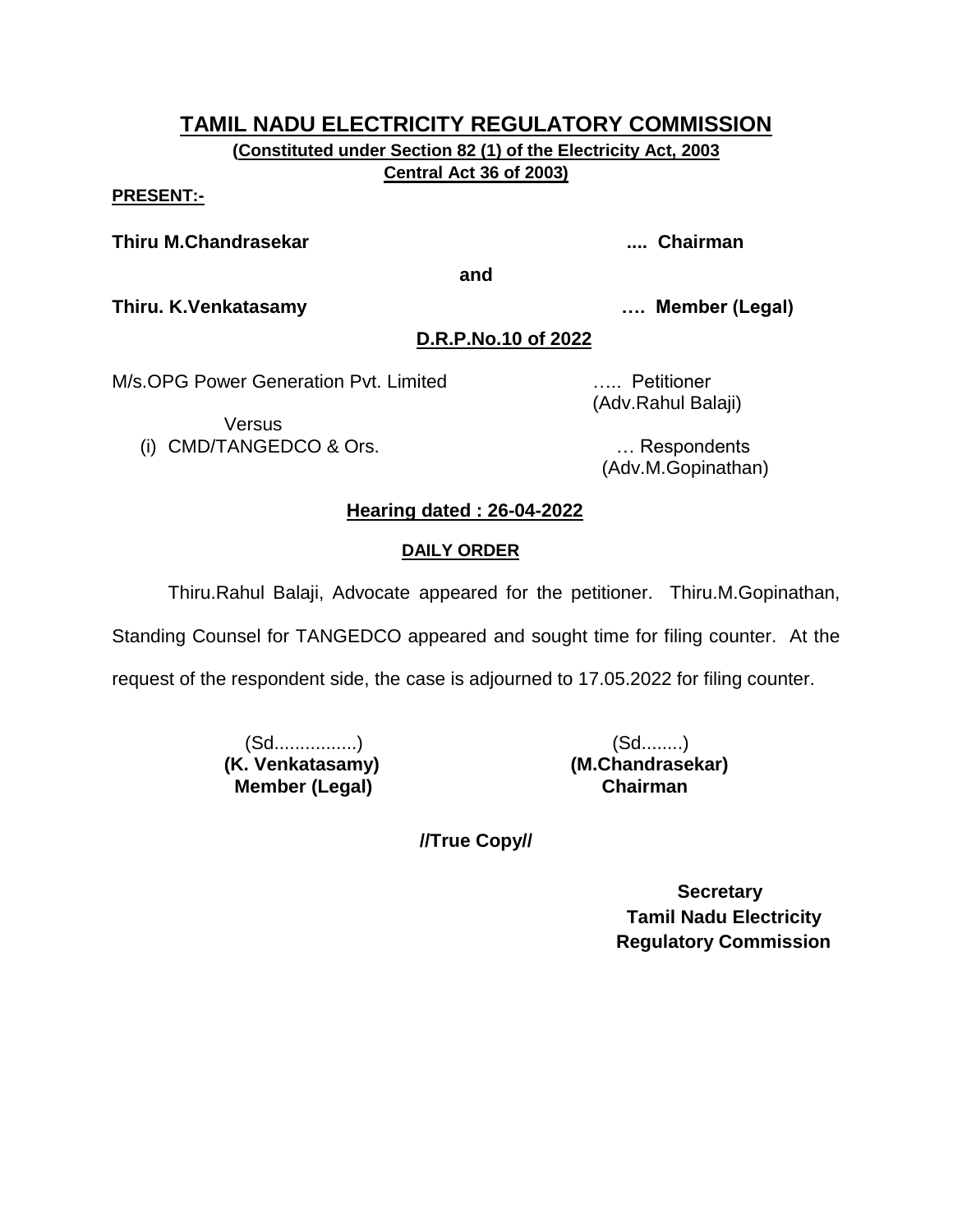**(Constituted under Section 82 (1) of the Electricity Act, 2003 Central Act 36 of 2003)**

**PRESENT:-**

**Thiru M.Chandrasekar .... Chairman**

**and**

**Thiru. K.Venkatasamy …. Member (Legal)**

# **M.P.No.11 of 2022**

Power Engineers Society of Tamil Nadu (PESOT) ..... Petitioner

(Rep. by its President)

Versus

(i) CMD/TANGEDCO

(ii) M/s.PPN Power Generating Co. Pvt. Limited ….. Respondents

(Adv.M.Gopinathan for R-1 Adv.Rahul Balaji for R-2)

# **Hearing held on 26-04-2022**

# **DAILY ORDER**

Thiru.S.Gandhi, President represented Power Engineers Society of Tamil Nadu (PESOT). Thiru.M.Gopinathan, Standing Counsel for TANGEDCO appeared and sought time for filing counter and affidavit. Thiru.Rahul Balaji, Advocate appeared for M/s.PPN Power Generating Co. Pvt. Limited (R-2) and sought 2 weeks time for filing counter. At the request of the respondents side, the case is adjourned to 17.05.2022 for filing counter on the maintainability of the petition as well as on merits by R-1 & R-2 and filing of affidavit by R-1.

> (Sd............) (Sd........) **(K. Venkatasamy) (M.Chandrasekar) Member (Legal) Chairman**

**//True Copy//**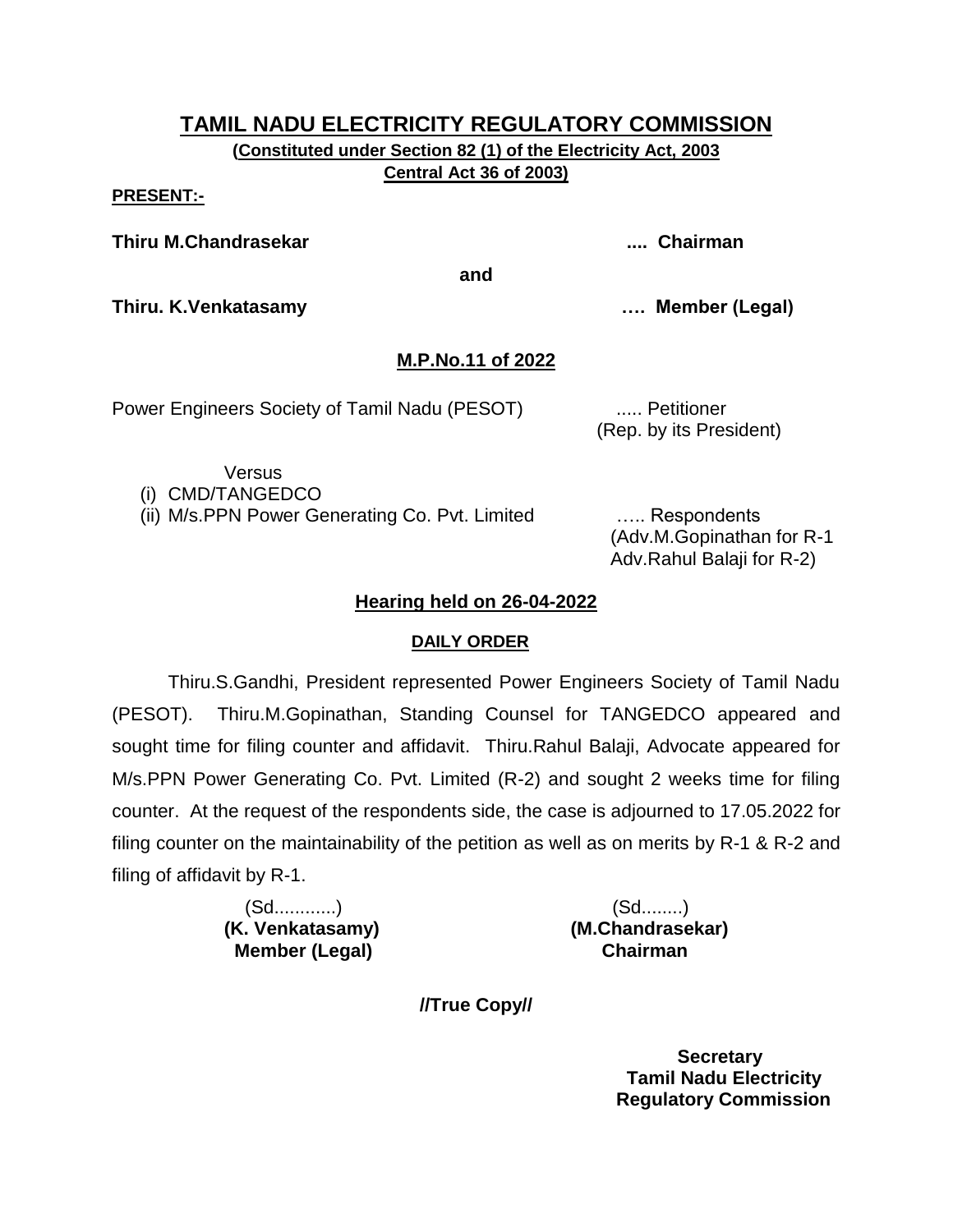**(Constituted under Section 82 (1) of the Electricity Act, 2003 Central Act 36 of 2003)**

#### **PRESENT:-**

#### **Thiru M.Chandrasekar .... Chairman**

**and**

**Thiru. K.Venkatasamy …. Member (Legal)**

#### **M.P.No.13 of 2022**

M/s.Grace Infrastructure Pvt. Limited ….. Petitioner

Versus (i) CMD/TANGEDCO & Ors. … Respondents

(M/s.Rugan & Arya)

(Adv.M.Gopinathan)

# **Hearing dated : 26-04-2022**

#### **DAILY ORDER**

The Advocate from M/s.Rugan and Arya appeared for the petitioner. Thiru.M.Gopinathan, Standing Counsel for TANGEDCO appeared. The counsel for the petitioner has prayed to direct the TANGEDCO to release the balance payment to the petitioner immediately. The Standing Counsel for TANGEDCO undertook to pay the balance amount to the petitioner within 15 days and to file the counter affidavit. At the request of the respondent side, the case is adjourned to 10.05.2022 for filing counter before which the entire payment should be made.

> (Sd................) (Sd........) **(K. Venkatasamy) (M.Chandrasekar) Member (Legal) Chairman**

**//True Copy//**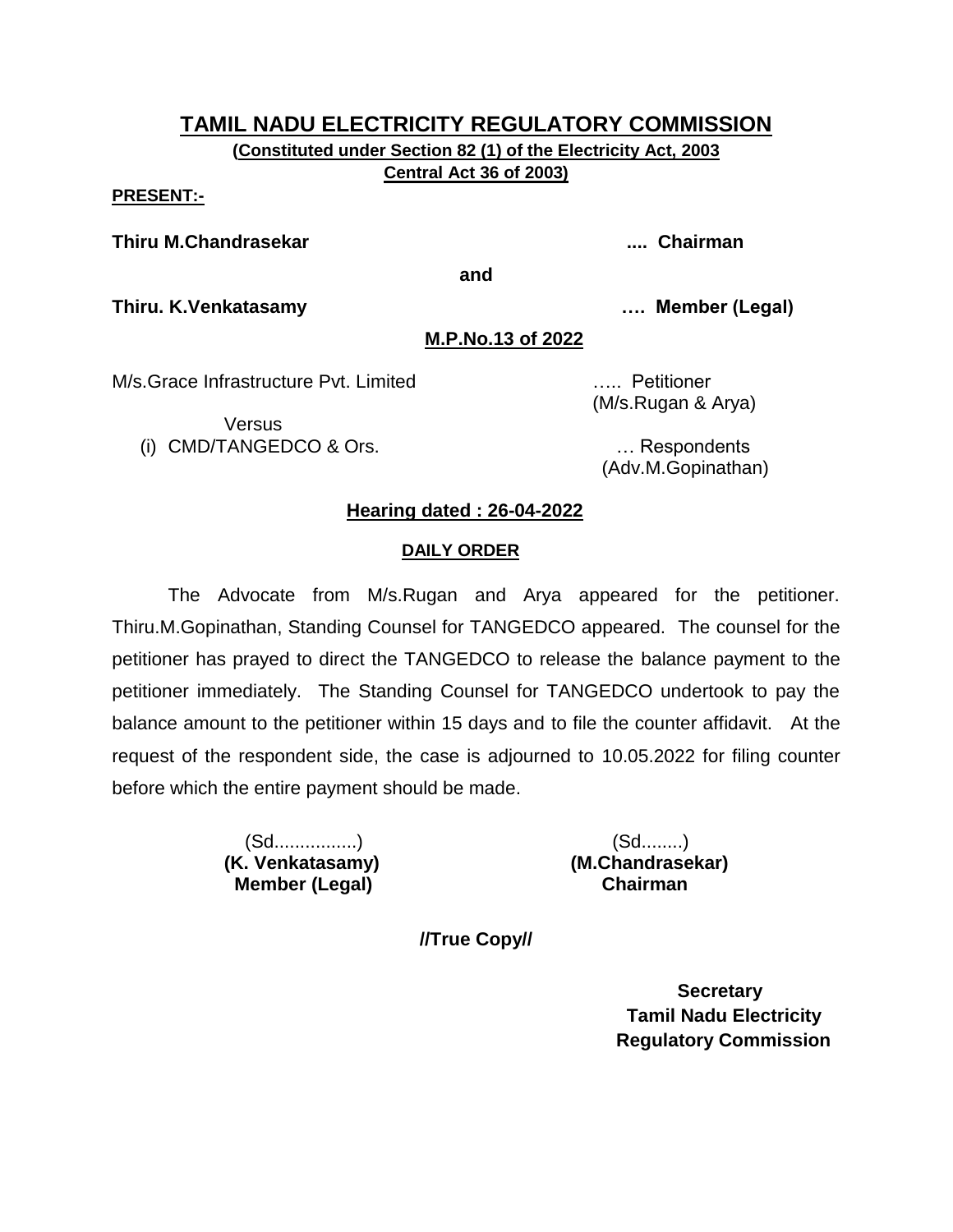# **TAMIL NADU ELECTRICITY REGULATORY COMMISSION (Constituted under Section 82 (1) of the Electricity Act, 2003**

**Central Act 36 of 2003)**

### **PRESENT:-**

**Thiru M.Chandrasekar .... Chairman**

**Thiru. K.Venkatasamy …. Member (Legal)**

# **D.R.P. No.18 of 2021**

M/s.Amarjothi Spinning Mills Limited ….. Petitioner

(Adv. R.S.Pandiyaraj)

**Versus** (i) CMD/TANGEDCO & Ors. ….. Respondents

(Adv.M.Gopinathan)

# **Hearing dated : 26-04-2022**

# **DAILY ORDER**

Thiru.S.P.Parthasarathy, Advocate appeared for the petitioner and sought 2 weeks time for filing rejoinder along with consolidated typedset. Thiru.M.Gopinathan, Standing Counsel for TANGEDCO appeared. At the request of the petitioner side, the case is adjourned to 24.05.2022 for filing rejoinder along with consolidated typedset.

> (Sd............) (Sd........)  **Member (Legal) Chairman**

**(K. Venkatasamy) (M.Chandrasekar)**

**//True Copy//**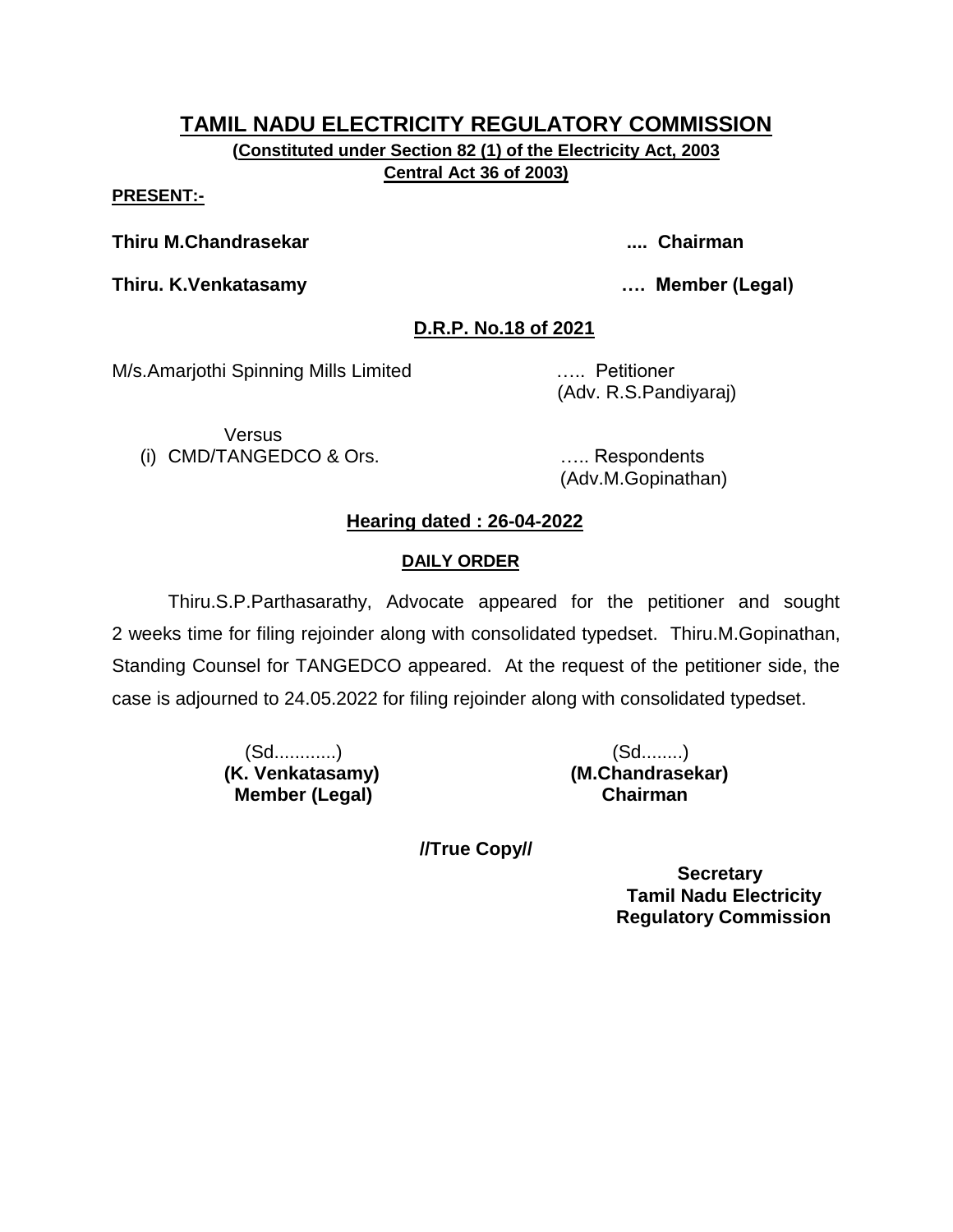**(Constituted under Section 82 (1) of the Electricity Act, 2003 Central Act 36 of 2003)**

#### **PRESENT:-**

**Thiru M.Chandrasekar .... Chairman**

**Thiru. K.Venkatasamy …. Member (Legal)**

# **M.P.No.3 of 2022**

M/s.SEPC Power Private Limited **Example 20** Petitioner

**Versus** 

(Adv.Rahul Balaji)

TANGEDCO …. Respondent (Thiru.Richardson Wilson, Addl.Govt. Pleader)

# **Hearing held on 26-04-2022**

# **DAILY ORDER**

Ms.Simran Srinivasan, Junior to Thiru.Rahul Balaji, Advocate appeared for the petitioner and sought time for filing rejoinder. The Junior to Thiru.Richardson Wilson, Additional Government Pleader appeared for TANGEDCO. At the request of the petitioner side, the case is adjourned to 24.05.2022 for filing rejoinder.

> (Sd................) (Sd........)  **(K. Venkatasamy) (M.Chandrasekar) Member (Legal) Chairman**

**//True Copy//**